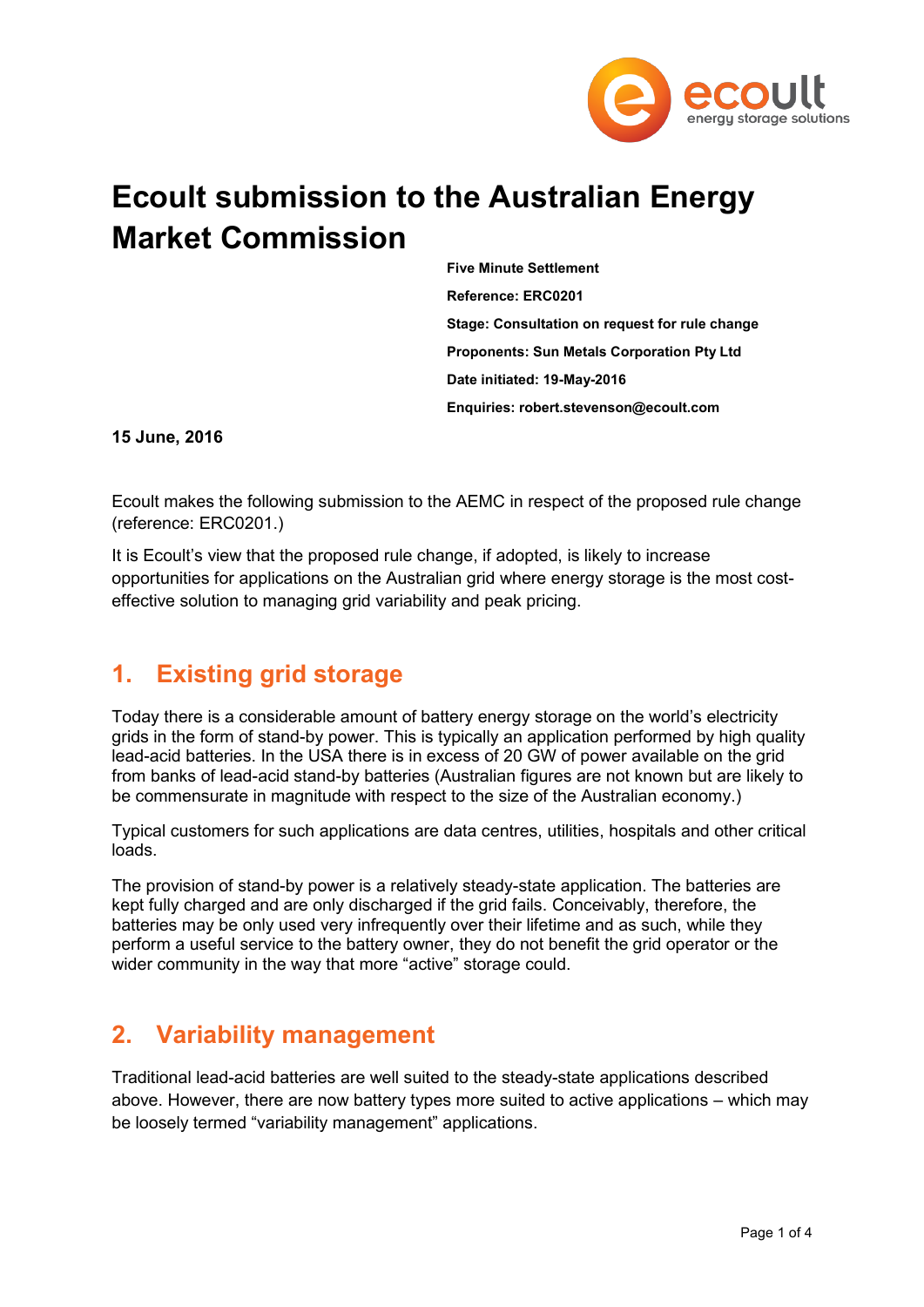These applications may include the provision of grid ancillary services (for instance: frequency regulation, demand management, and the creation of synthetic inertia) as well as renewable smoothing and microgrid management.

The CSIRO-invented UltraBattery (Ecoult's technology) is particularly suitable for grid-scale variability-management applications because it combines a lead-acid cell with a high-rate ultracapacitor. This means it can perform all the "steady-state" functions of traditional leadacid batteries but can, in the same installation, also partake in one or more variabilitymanagement applications. Furthermore, UltraBattery can be installed directly into any previous battery location as it has very similar characteristics and the same safety features as traditional lead-acid batteries.

The following diagram describes the types of application that lead-acid batteries have been suited to over the past 150 years. The first three are all "steady-state" applications where the battery spends significant time at full charge:



The fourth graph in the diagram represents a battery operating in continuous partial-state-ofcharge. This is the operation required for variability management applications.

There are other battery chemistries also suited to variability-management applications; the numerous lithium-ion chemistries are examples.

### **3. Variability-management applications on the grid**

-

It is well-documented that variability-management through battery energy storage can be positive for the grid as a whole. The California Energy Storage Alliance (CESA) reports research by Pacific Northwest National Laboratories (PNNL) in the USA that shows that replacing traditional fossil fuel frequency regulation with fast response frequency regulation (e.g. batteries) can save more than  $40\%$  of the total frequency regulation requirement.<sup>1</sup> In Australia frequency regulation is typically a fossil fuel application.

<sup>1</sup> Lin, J. "Energy Storage—a Cheaper, Faster, & Cleaner Alternative to Conventional Frequency Regulation." *Prepared for the California Energy Storage Alliance, February* 16 (2011).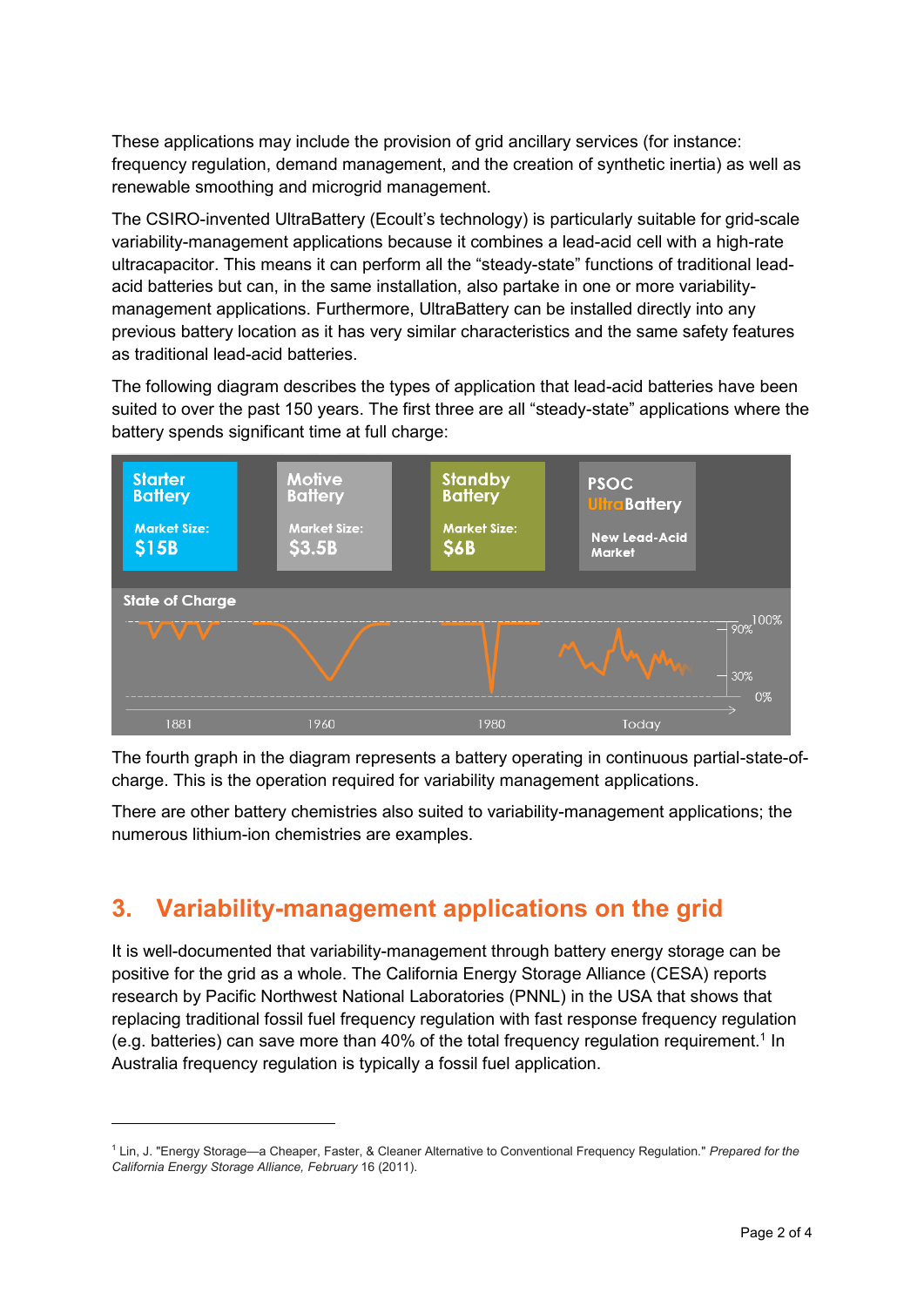In 2012 PNM, the largest regional transmission organization in the USA, introduced a pricing structure for frequency regulation where it would pay based on performance (i.e. speed of response) rather than purely on the amount of energy served. The introduction of this payment structure has made it possible for battery storage to compete with fossil generation to provide frequency regulation services.

It is important to note that variability-management applications (such as the regulation of grid frequency) will generally require an energy sink just as frequently as they require an energy boost.

Unlike traditional generators, batteries can provide energy to the grid when it is undersupplied *and* store energy from the grid when it is momentarily oversupplied – energy that would otherwise be dissipated as heat through i<sup>2</sup>R losses. Overall (i.e. because batteries perform more quickly and can be a sink as well as a source) batteries perform variability-management tasks such as frequency regulation significantly more efficiently and effectively than fossil generators.

- Since 2012 Ecoult has had a 3 MW UltraBattery system successfully providing fast frequency regulation services to PNM in a Pennsylvania plant.
- In 2016 we installed a MW-scale dual-purpose installation within a public utility in Pennsylvania to provide frequency regulation services 24/7 to the grid while providing the public utility with the emergency stand-by power it requires.
	- $\circ$  The public utility would have otherwise installed a traditional "passive" standby system, but the performance-based pricing for frequency regulation allowed it to install a dual-purpose UltraBattery system that provides, in a single installation, a) a revenue stream to the battery owner, b) much needed services to the grid *and* c) the guaranteed backup required.

Our experience with fast response markets in the USA is that MW-scale batteries can be an effective way to offset fossil fuel generation and provide variability-management services to the grid.

There is also significant research to suggest that increasing grid-scale variabilitymanagement through energy storage technologies will make the grid more tolerant to increased renewable penetration.<sup>2</sup> Having installed MW-scale smoothing batteries at Hampton Wind Farm in NSW and at a 500 kW PV farm in New Mexico, USA, it has certainly been Ecoult's experience that renewable variability can be very successfully managed by batteries

### **4. Current market conditions in Australia**

-

Market conditions on the Australian grid today are not particularly favourable for large-scale battery deployment for purposes other than stand-by applications.

<sup>&</sup>lt;sup>2</sup> An internet search provides many examples. See for instance: Crabtree, George, et al. "Integrating renewable electricity on the grid. *"PHYSICS OF SUSTAINABLE ENERGY II: USING ENERGY EFFICIENTLY AND PRODUCING IT RENEWABLY*. Vol. 1401. No. 1. AIP Publishing, 2011.